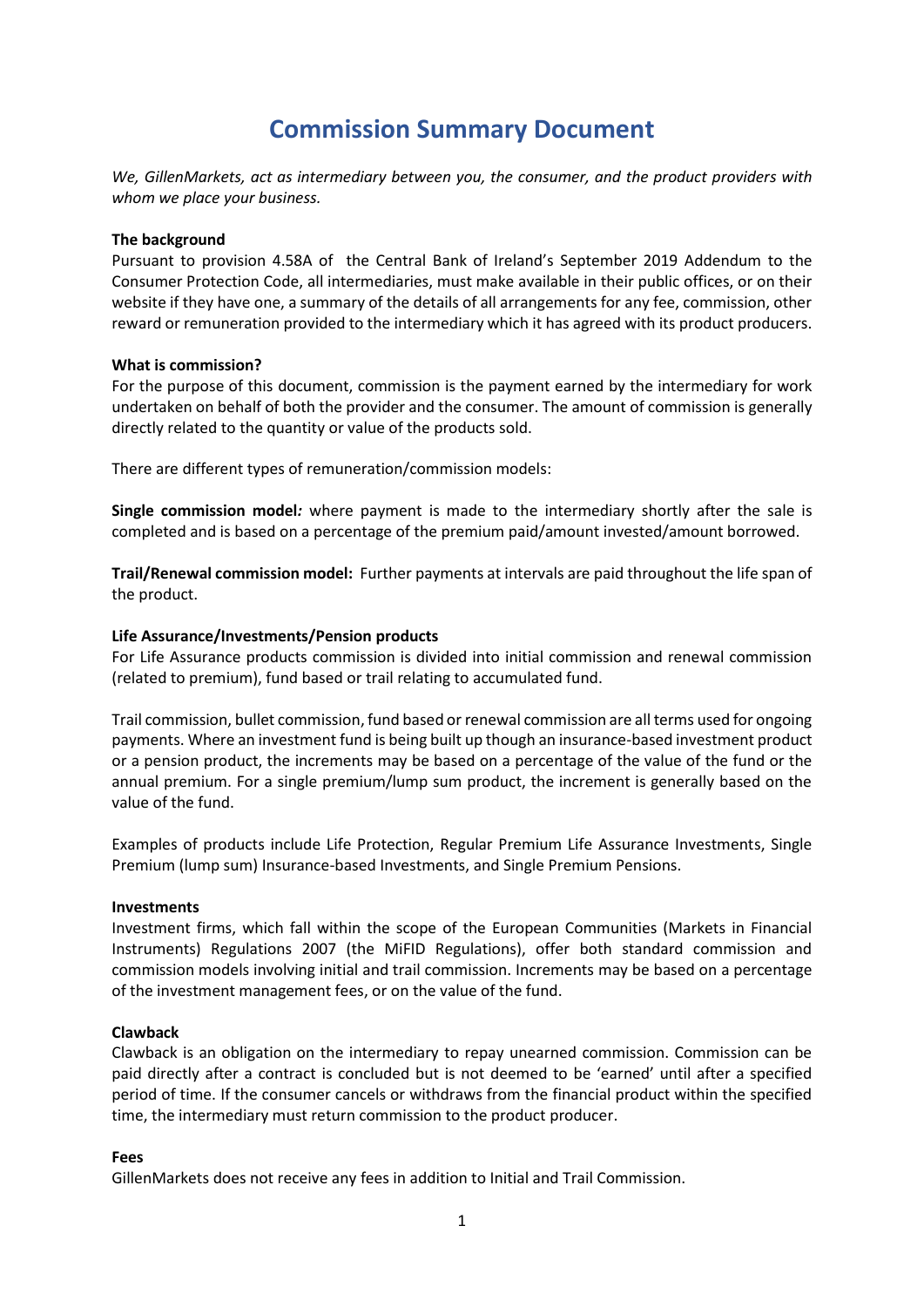## **Other Fees, Administrative Costs/ Non-Monetary Benefits**

The firm may also be in receipt of non-monetary benefits such as:

- Attendance at product provider seminars
- Assistance with Advertising/Branding

# **Commission Rates**

| <b>Single Contribution Products</b> | Initial<br>Commission | Clawback<br>Period | Trail<br>Commission |
|-------------------------------------|-----------------------|--------------------|---------------------|
| <b>Single Contribution Pension</b>  |                       |                    |                     |
| Davy Select                         | $0 - 0.5%$            | 0-2yrs             | 0.5%                |
|                                     |                       |                    |                     |
| <b>Single Contribution PRSA</b>     |                       |                    |                     |
| Davy Select                         | $0 - 0.5%$            | $0-2yrs$           | 0.5%                |
|                                     |                       |                    |                     |
| ARF/AMRF                            |                       |                    |                     |
| Davy Select                         | $0 - 0.5%$            | $0-2yrs$           | 0.5%                |
| <b>Standard Life</b>                | N/A                   | N/A                | 0.25%               |
|                                     |                       |                    |                     |
| <b>Annuity</b>                      |                       |                    |                     |
| Aviva                               | N/A                   | N/A                | 0.25%               |
|                                     |                       |                    |                     |
| <b>Investment Bond</b>              |                       |                    |                     |
| Aviva Heritage (Friends First)      | N/A                   | N/A                | 0.81%               |
| Davy Select                         | $0 - 0.5%$            | 0-2YRS             | 0.5%                |
| Irish Life                          | N/A                   | N/A                | 0.5%                |

| <b>Regular Contribution Products</b>          | Initial<br>Commission | Clawback<br>Period | Trail<br>Commission |
|-----------------------------------------------|-----------------------|--------------------|---------------------|
| <b>Regular Contribution</b><br><b>Pension</b> |                       |                    |                     |
| Aviva Heritage (Friends First)                | N/A                   | N/A                | 0.81%               |
| Davy Select                                   | $0 - 0.5%$            | 0-2YRS             | 0.5%                |
| Irish Life                                    | N/A                   | N/A                | 0.5%                |
|                                               |                       |                    |                     |
| <b>Regular Contribution PRSA</b>              |                       |                    |                     |
| Aviva Heritage (Friends First)                | N/A                   | N/A                | 0.81%               |
| Davy Select                                   | $0 - 0.5%$            | 0-2YRS             | 0.5%                |
| Irish Life                                    | N/A                   | N/A                | 0.5%                |
|                                               |                       |                    |                     |
| <b>Savings</b>                                |                       |                    |                     |